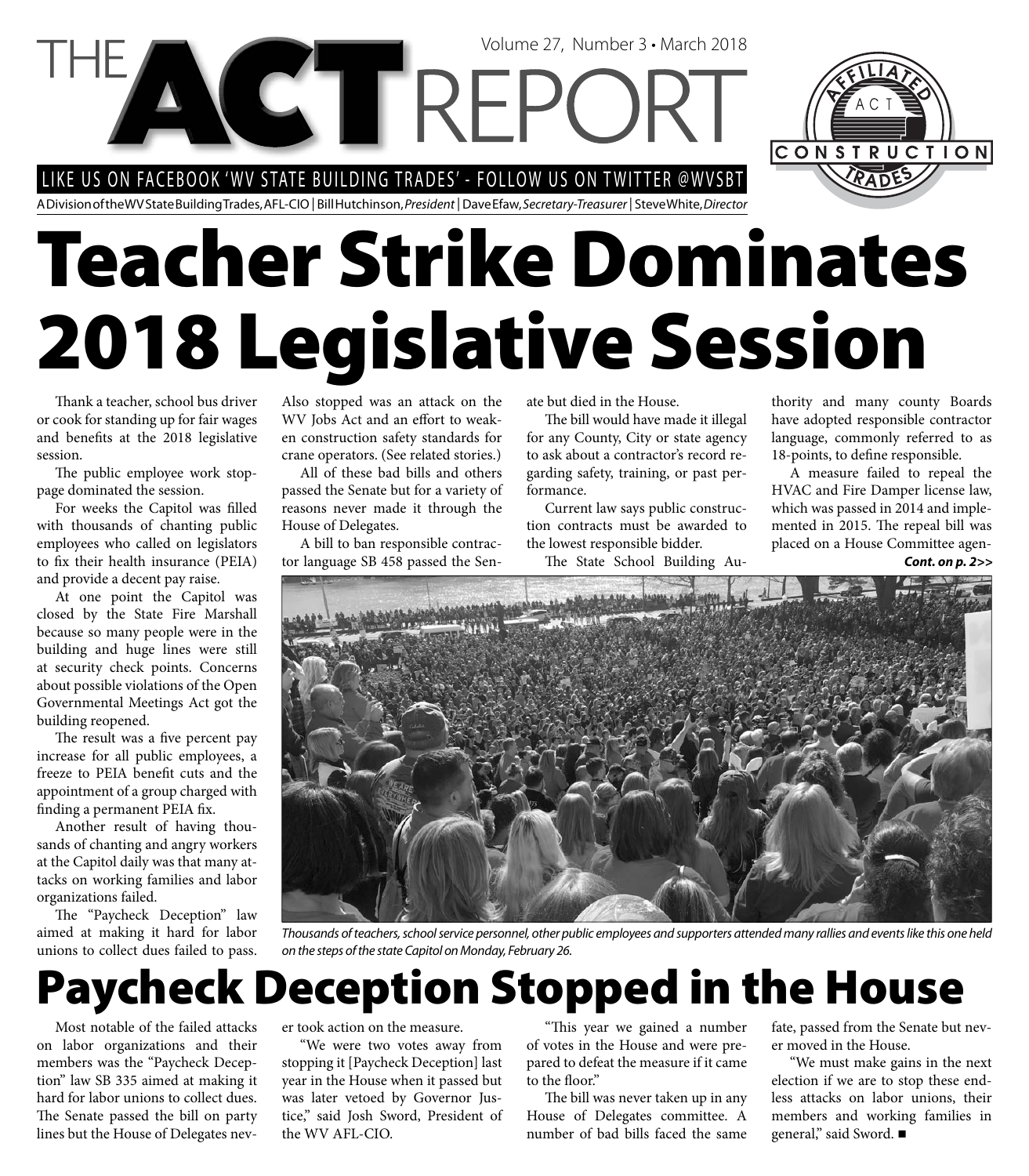## **Siting Certificate Issued for \$884 Million Brooke County Power Project by State PSC**

The State Public Service Commission issued a siting certificate for Brooke County Power on February 20.

A critical air permit is still required but the siting permit is clearly a positive step for the \$884 million, 830 megawatt gas-fired power project.

Developer ESC Brooke County Power has committed to use local union construction workers to build the project.

The project as described in PSC documents is a "state-of-the-art clean-burning natural gas-fueled electric generating equipment consisting of two combustion turbines driving two combustion turbine generators.

The exhaust from the CTs will be directed through two heat recovery steam generators that utilize exhaust heat from the CTs to generate highquality, superheated steam to drive a single steam turbine that will generate electricity in an efficient and environmentally friendly manner using a steam turbine generator."

The plant, to be located two miles south of Colliers at a former strip mining area, will use around 48 billion cubic feet of natural gas annually of which up to 50 percent can be ethane.

The application was first filed on May 2017 and a hearing was held October 17 – 18 in Charleston.

ACT's Steve White testified explaining a memorandum of understanding had been entered into with the developer and the Trades to require contractors to use local union craft workers on the project.

The agreement was part of the evidence showing a positive economic impact from the project resulting from the hiring of local union construction workers.

The siting permits includes a long list of permits and agencies that also must be satisfied before construction can proceed such as air quality, water quality, US Fish and Wildlife, Federal Aviation, State Historic Preservation, and more.

The siting permit was opposed by a group called the Ohio Valley Jobs Alliance.

At the hearing a witness for the

group stated their legal fees were being paid for by Murray Energy.

"We believe it is significant that the opposition to these gas-fired projects is now known to be coming from a competing industry," said Steve White, ACT Director.

"We support coal fired power generation and would welcome the construction of a new coal plant but the likelihood appears to be nonexistent. We want to build these gas projects in West Virginia or else they will simply go to other states."

The same developers are working on a similar project in Harrison County. They also have a completed permit for Moundsville Power but because of lengthy legal delays have been unable to start the project.

### *Strike Dominates*

#### *Continued from Page 1*

da but was withdrawn because the Sheet Metal Worker representatives had secured enough votes to defeat full repeal.

Instead a compromise was reached in SB 506 to create a new residential license which requires less on-thejob experience than a full license.

There will be a grandfather period where those who can show 2,000 combined hours of on-the-job experience and training can get a license without a test.

Bills attacking the wind power industry SB 22, 150 and 523 by raising the property tax on wind projects failed.

For the most part these bills appear to be promoted by the coal mining industry and were aimed at stopping wind projects as a way to help the coal industry. It is unclear how this would happen.

The result would likely have been to hurt construction workers who stand to gain jobs from wind projects.

A series of bills aimed at stripping funds from the WV Division of Labor and crippling enforcement of many worker protections for the most part failed.

An effort to move the contractor licensing board away from DOL oversite HB 4317 passed out of a House Committee but failed to advance further.

Had the measure been successful the DOL would have lost a major funding source from contractor licensing fees used to put field inspectors on the road and at project sites.

"There is an efficient system now where a DOL inspector can check not only contractor licensing but a variety of craft licensing and certification laws, child labor, the WV Jobs Act, unauthorized workers and more with one stop," said Dave Efaw, Secretary-Treasurer of the WV State Building Trades.

A bill to make it harder for a worker to collect their final compensation when leaving a job passed the Senate but was voted down by the House.

The bill SB 7 would have required a worker to send a certified letter if benefits such as vacation pay, holiday pay, retirement, health or other compensation other than wages were not



Paula Prunty, Mike Kay, Jessie King, Business Manager, and Tony McCloy were among many trades who showed up to support teachers and school service personnel at the Capitol.

paid.

A bill to provide free community college tuition SB 284 was passed by the Senate but not taken up by the House. Trades representatives wanted apprenticeship programs to get some recognition and not be excluded.

"The Senate passed many terrible bills but thankfully the House could not get them passed," said Efaw.

"I say 'could not' because Repub-

lican leaders wanted them to pass but the combination of a united Democratic caucus and a number of responsible Republican members created a road block that was key to preventing these bad bills from becoming law.

"We also recognize, had the teachers and other public employees not been here in force, many of the bad bills aimed at us would have likely passed." ■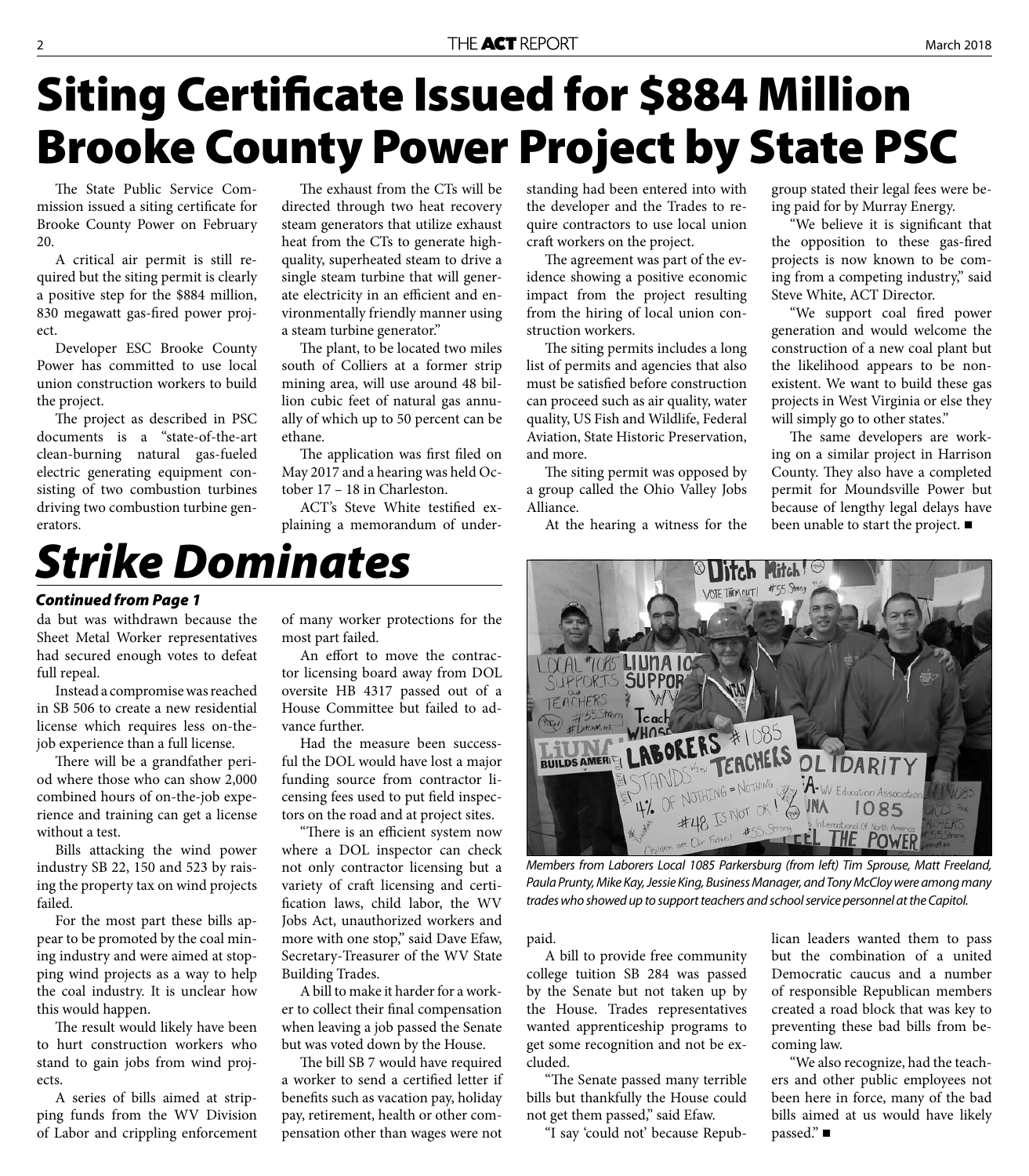### **WV Crane Operator Certification Preserved** *Bill to Weaken Test Fails*

It is highly respected as a nonpartisan, high quality organiza-

The bill would have allowed other organizations with lower standards to validate

"We saw no value in lowering a standard that has worked well

A bill to weaken the crane operator certification process SB 558 passed the Senate Workforce and Government Organizations Committees and then the full Senate.

It would have created a second standard for companies that administer the crane certification test. Currently West Virginia allows any testing company that meets

the requirements of the American National Standards Institute (ANSI). ANSI is an independent nonprofit

organization that has been setting all sorts of standards since 1918.

"We saw no value in lowering a standard that has worked well in West Virginia since 1999,"

#### **Chuck Parker,**

Business Manager Operating Engineers Local 132

> in West Virginia since 1999," said Chuck Parker, Business Manager of Operating Engineers Local 132.

tion.

tests.



Chuck Parker, (left) Business Manager of Operating Engineers Local 132, testifies before the Senate Workforce Committee about the importance of crane certification and having tough national testing standards.

### **Fourth Annual Project BEST Construction Job and Career Fair Held in Wheeling** *Around 500 Students Attend*

On Thursday, February 22 Project

BEST held their fourth annual Construction Job and Career Fair.

The free event, held at the Wes-Banco Arena in Wheeling, was co-sponsored by the Upper Ohio Valley Building Trades.

A special effort was made to entice graduating high school students from sounding schools to attend.

Around 500 students did just that.

Crafts had

"We discuss things like eight hours worked for eight hours pay and that they must be drug and alcohol free. Most students are surprised to learn all the math that

### is involved."

#### Glenn 'Doug' Giffin,

President IBEW Local 141, Wheeling

booths where students and others learned about careers in the trades.

> "We start our presentation letting each student know what we expect out of them," said Glenn 'Doug' Giffin, President IBEW Local 141, Wheeling.

"We discuss things like eight hours worked for eight hours pay and that they must be drug and alcohol free.

"Most students are surprised to learn all the math that is involved."

According to

Giffin each craft points out what their job would be in building the Wes-Banco Arena as a way to explain the occupation.

In addition a new career awareness video produced by Project BEST was shown for the first time at the event. ■



Students talk with Dave Morris of Painters District Council 53 about career opportunities in commercial and industrial painting as well as glazing during the fourth annual Construction Job and Career Fair held in Wheeling.